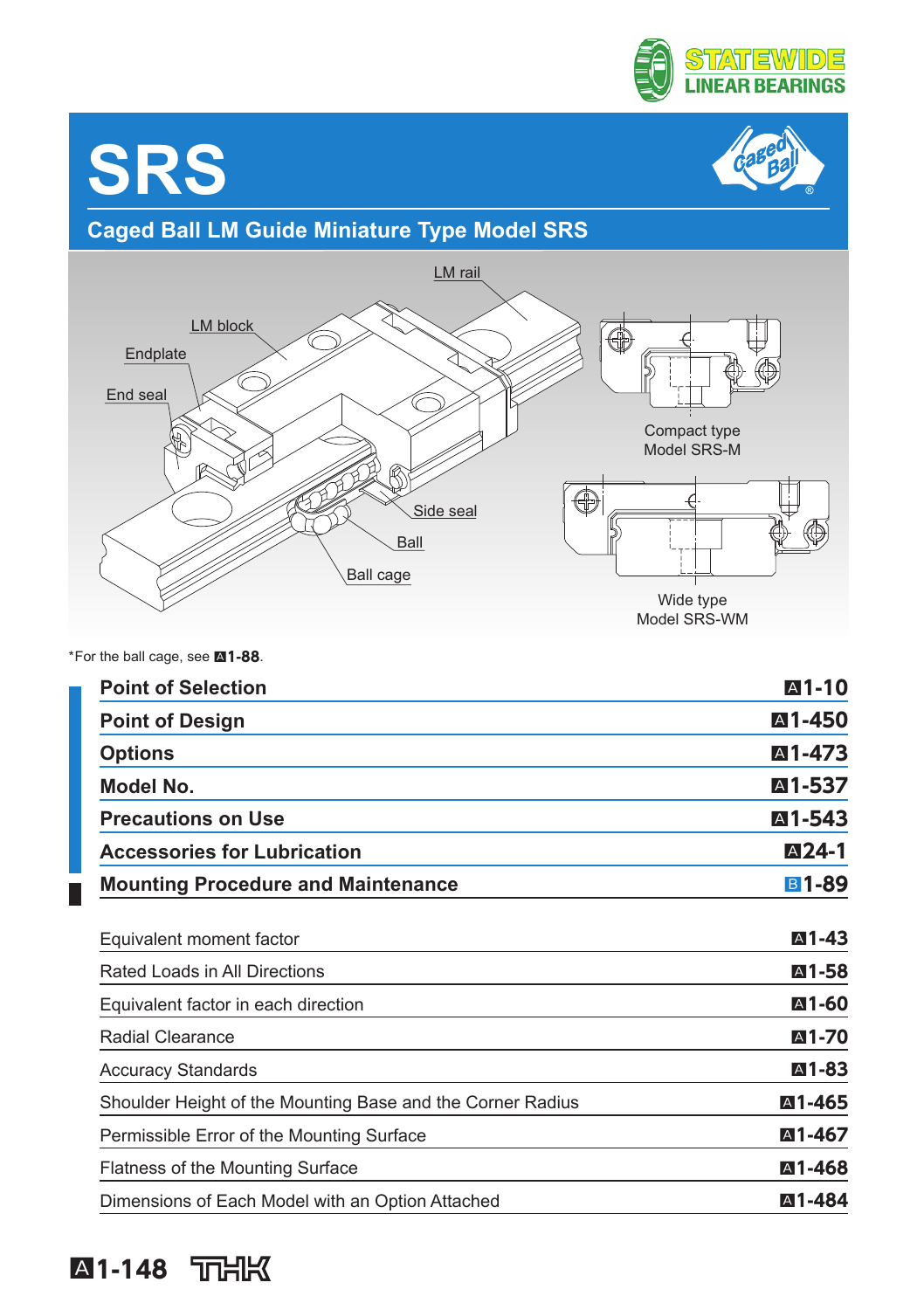**LM Guide** 

# **Structure and Features**

Caged Ball LM Guide model SRS has a structure where two raceways are incorporated into the compact body, enabling the model to receive loads in all directions, and to be used in locations where a moment is applied with a single rail. In addition, use of ball cages eliminates friction between balls, thus achieving high speed, low noise, acceptable running sound, long service life, and long-term maintenance-free operation.

### [**Low Dust Generation**]

Use of ball cages eliminates friction between balls and retains lubricant, thus achieving low dust gen-eration. In addition, the LM block and LM rail use stainless steel, which is highly resistant to corrosion.

### [**Compact**]

Since SRS has a compact structure where the rail cross section is designed to be low and that contains only two rows of balls, it can be installed in space-saving locations.

### [**Lightweight**]

Since part of the LM block (e.g., around the ball relief hole) is made of resin and formed through insert molding, SRS is a lightweight, low inertia type of LM Guide.



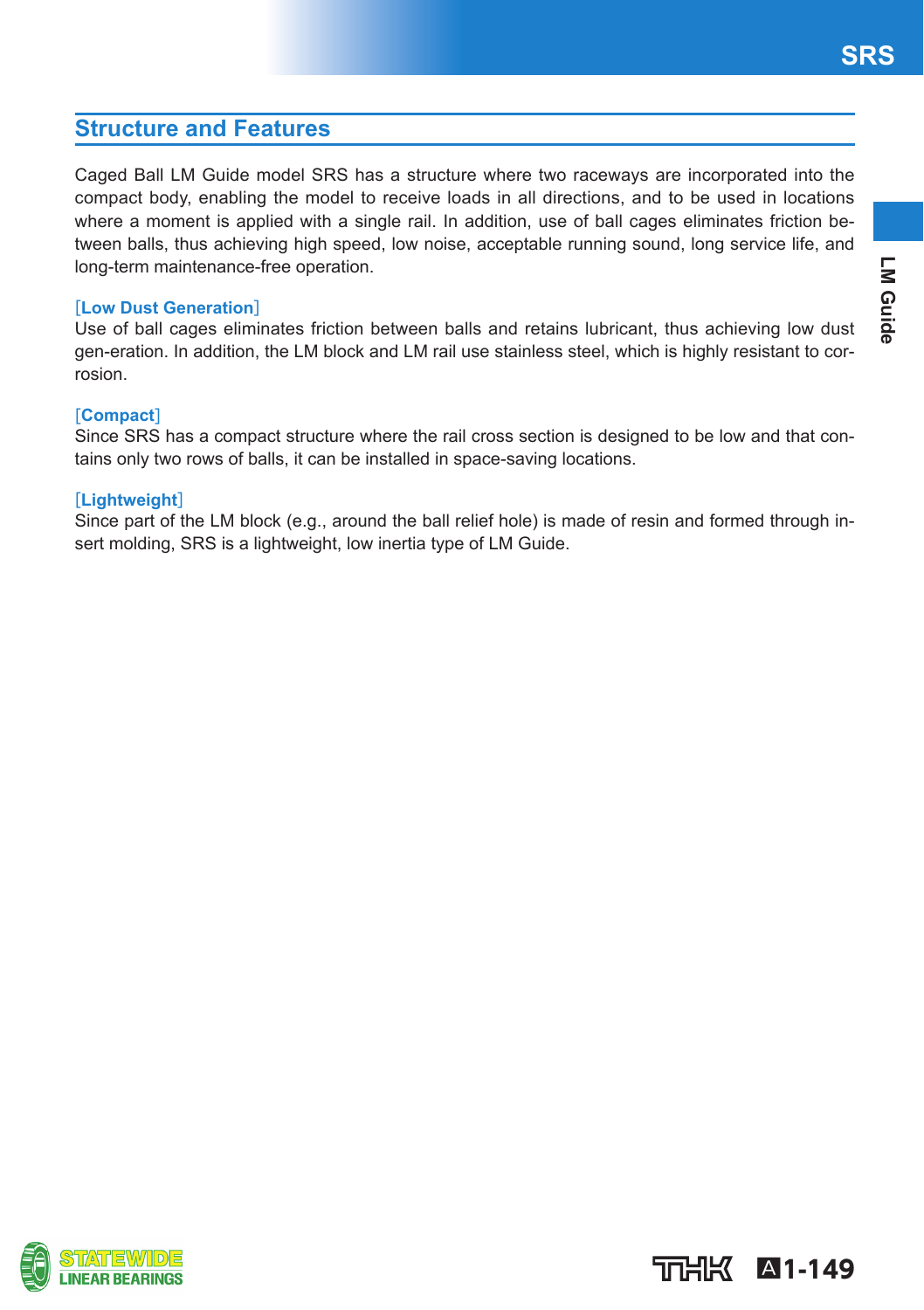# **Types and Features**

SRS5 is the smallest caged ball LM guide and its mounting dimensions are interchangeable with the conventional RSR5 model

### **Model SRS5M Specification Table⇒A1-154**



This model has a larger overall LM block length (L), width (W), rated load and permissible moment than model SRS5M. Mounting dimensions are interchangeable with RSR5WM.





### A standard type of SRS.

Note) In addition to model SRS-M, a full-ball type without ball cage is also available.If desiring this type, indicate type "SRS-G" when placing an order.However, since SRS-G does not have a ball cage, its dynamic load rating is smaller than SRS-M. See the table of basic load ratings for SRS-G on **A[1-157](#page-9-0)** for details.

## **Model SRS-M** Specification Table⇒M1-156





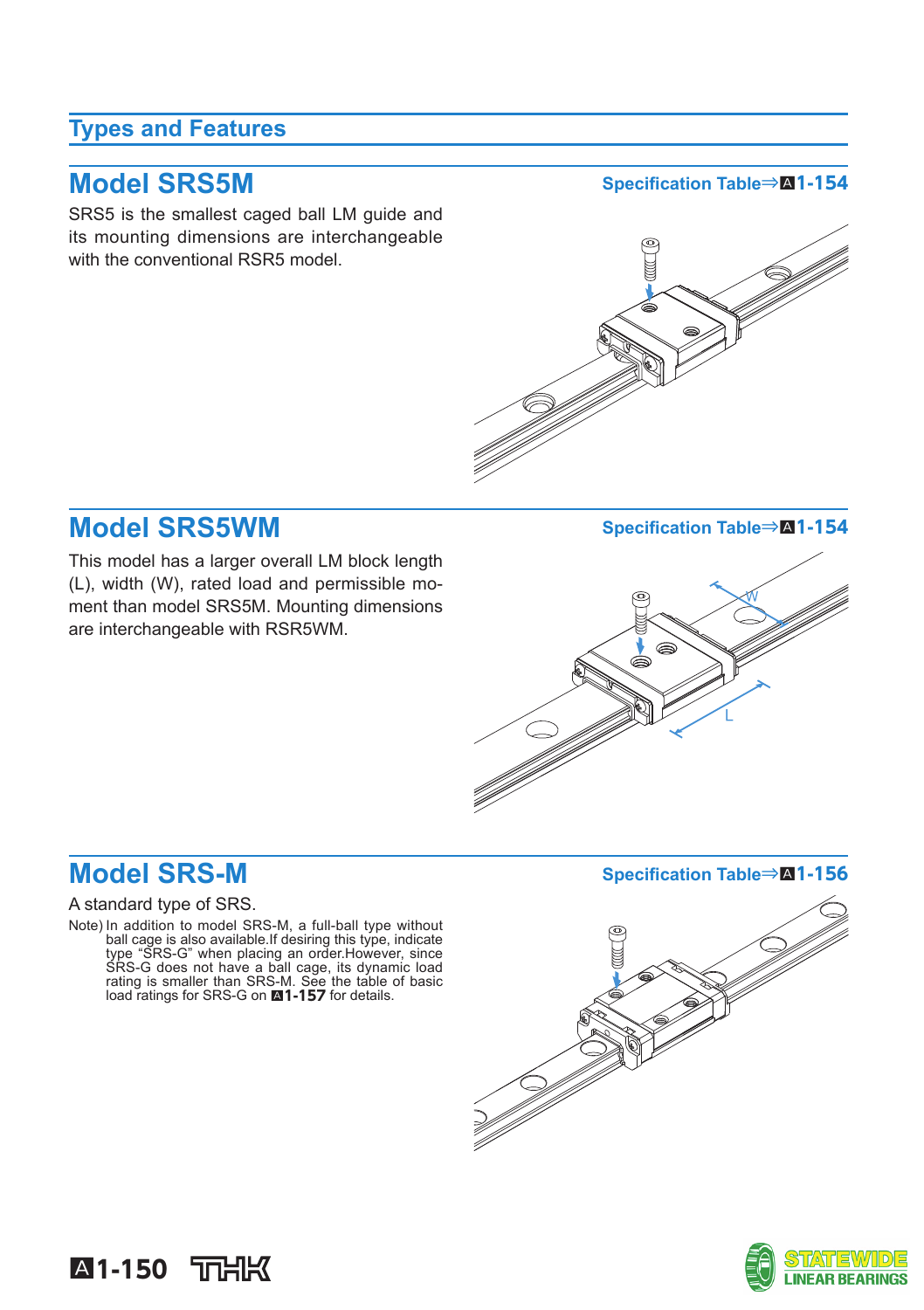Has a longer overall LM block length (L), a greater width and a larger rated load and permissible moment than SRS-M.

Note) In addition to model SRS-WM, a full-ball type without ball cage is also available.If desiring this type, indicate type "SRS-G" when placing an order.However, since SRS-G does not have a ball cage, its dynamic load rating is smaller than SRS-WM. See the table of basic load ratings for SRS-G on A**[1-159](#page-11-0)** for details.



Compared with modelSRS-M, it has a longer total LM block length (L) and a higher load rating and permissible moment.

**Model SRS-N** Specification Table⇒M1-156



# **Model SRS-WN** Specification Table⇒M1-158

Compared with modelSRS-WM , it has a longer total LM block length (L) and a higher load rating and permissible moment.





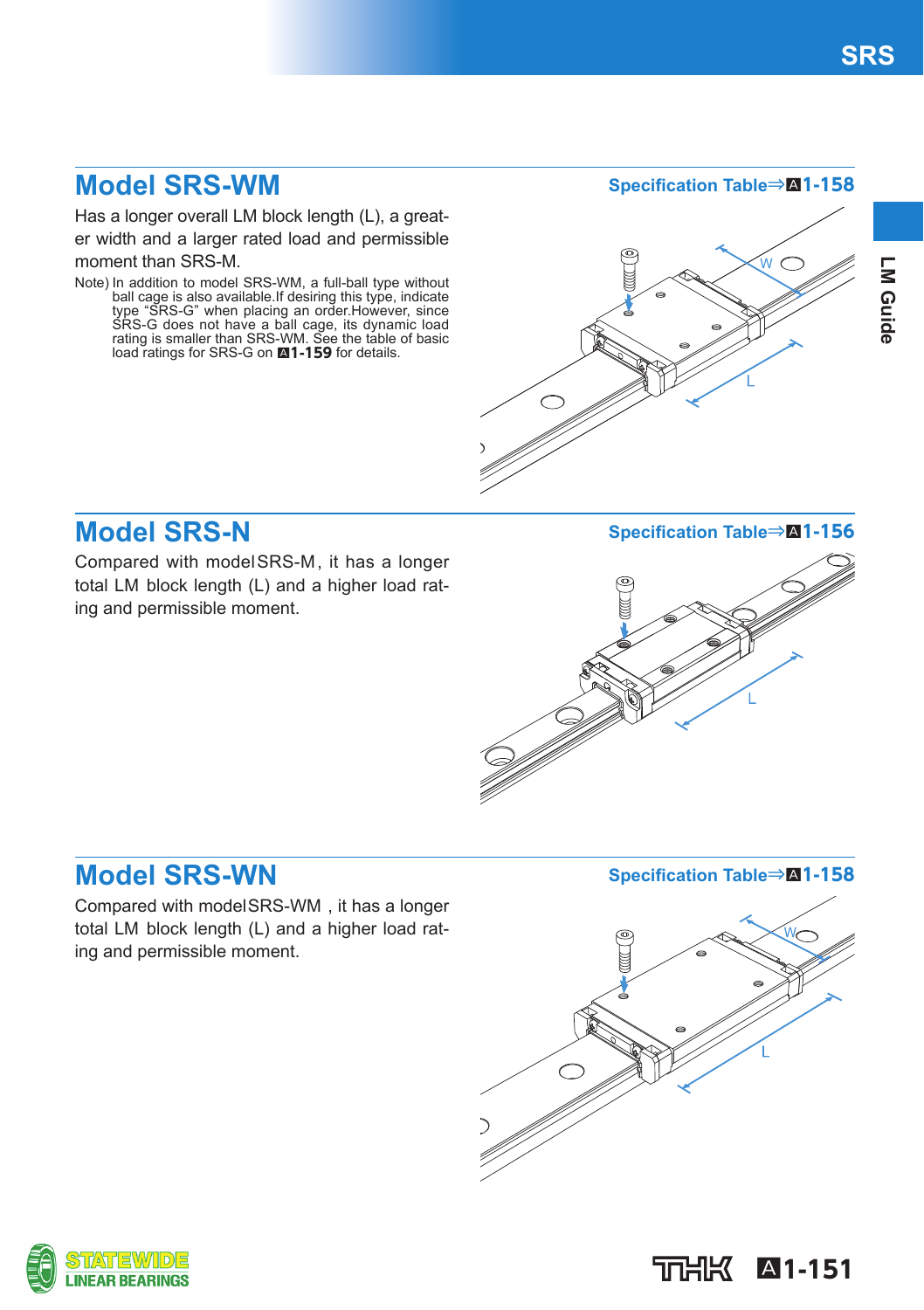# **Flatness of the LM Rail and the LM Block Mounting Surface**

The values in [Table1](#page-4-0) apply when the clearance is a normal clearance. If the clearance is C1 clearance and two rails are used in combination, we recommend using 50% or less of the value in the table.

Note) Since SRS has Gothic-arch grooves, any accuracy error in the mounting surface may negatively affect the operation. Therefore, we recommend using SRS on a highly accurate mounting surface.

Table1 Flatness of the LM Rail and the LM Block Mounting Surface

<span id="page-4-0"></span>Unit: mm

| Model No.        | <b>Flatness error</b> |
|------------------|-----------------------|
| SRS <sub>5</sub> | 0.015/200             |
| SRS <sub>7</sub> | 0.025/200             |
| SRS <sub>9</sub> | 0.035/200             |
| <b>SRS 12</b>    | 0.050/200             |
| <b>SRS 15</b>    | 0.060/200             |
| <b>SRS 20</b>    | 0.070/200             |
| <b>SRS 25</b>    | 0.070/200             |
|                  |                       |



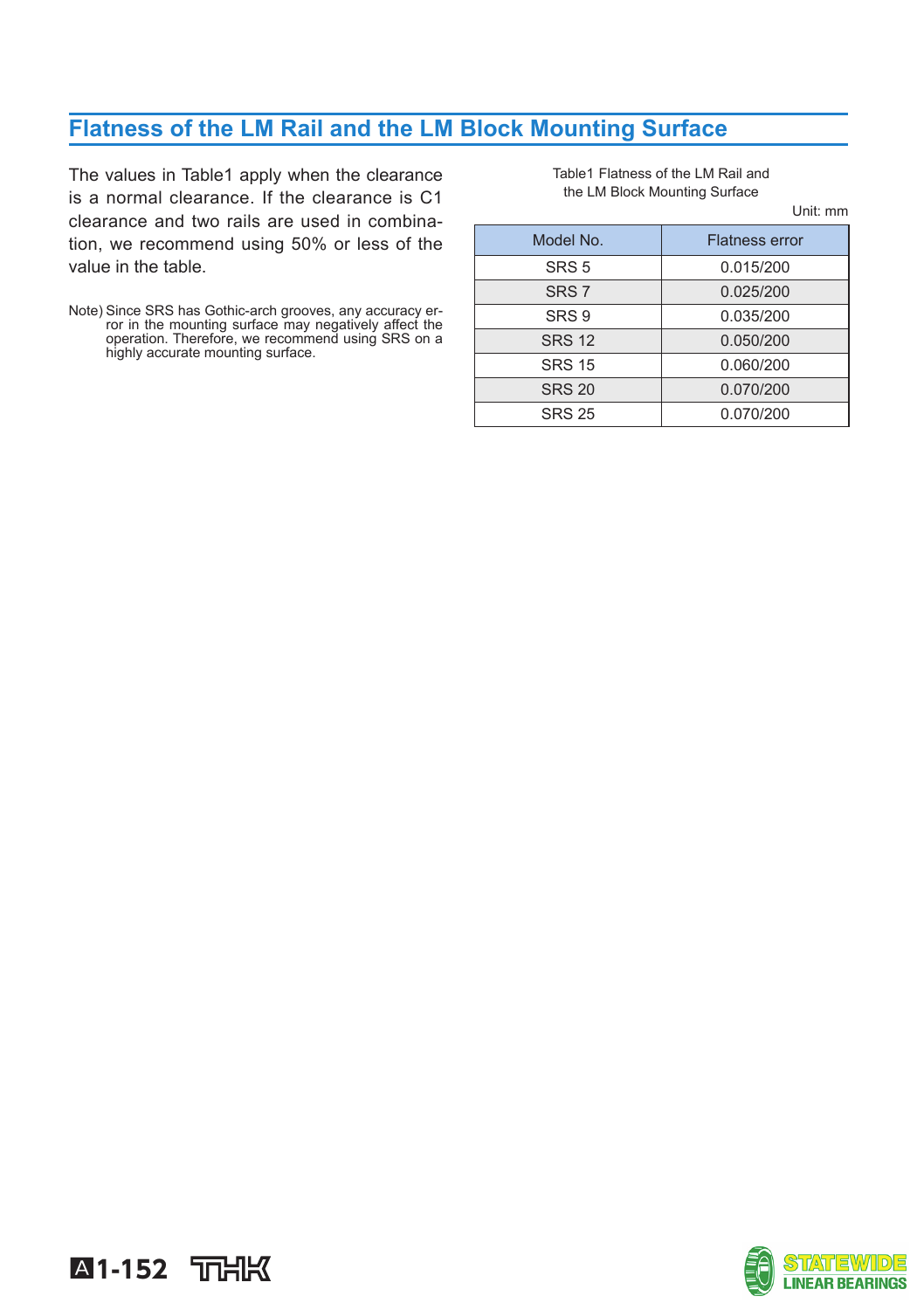LM Guide **LM Guide**



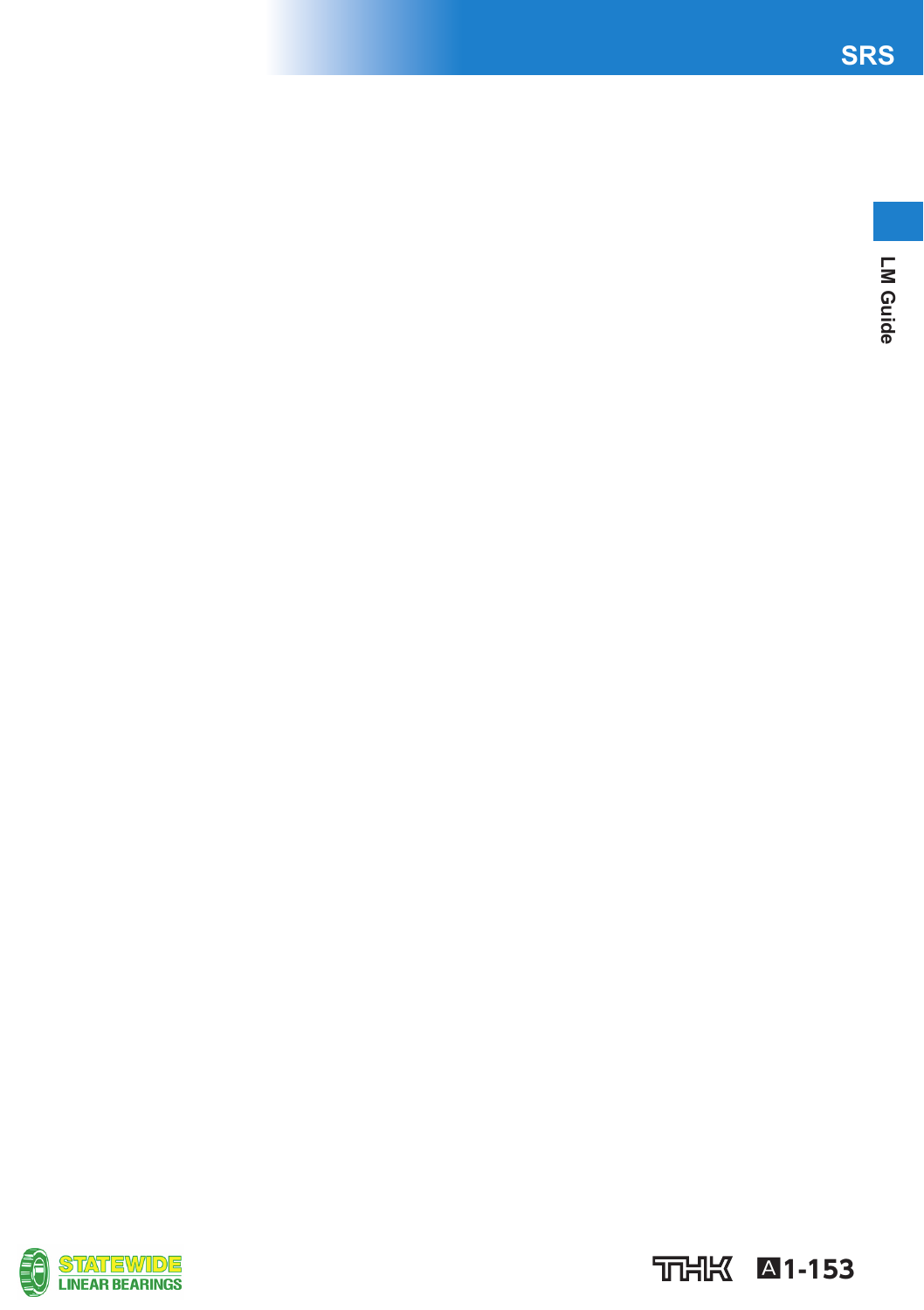# <span id="page-6-0"></span> **Models SRS5M, SRS5WM**



A**1-154**



#### SRS5M

|           |             | <b>Outer dimensions</b> |        |   |              |                           |      |     |     |      |                |  |
|-----------|-------------|-------------------------|--------|---|--------------|---------------------------|------|-----|-----|------|----------------|--|
| Model No. | Height<br>M | Width<br>W              | Length | B | $\mathsf{C}$ | $S \times \ell$           | L.   |     | K   | N    | H <sub>3</sub> |  |
|           |             |                         |        |   |              |                           |      |     |     |      |                |  |
| SRS 5M    | 6           | 12                      | 16.9   | 8 |              | $M2 \times 1.5$           | 8.8  | 1.7 | 4.5 | 0.93 | 1.5            |  |
| SRS 5WM   | 6.5         | 17                      | 22.1   | — | 6.5          | M <sub>3</sub><br>through | 13.7 | 2.7 | 5   | 1.1  | 1.5            |  |

Note) Since stainless steel is used in the LM block, LM rail and balls, these models are highly resistant to corrosion. To secure the LM rail of model SRS5M, use cross-recessed head screws for precision equipment (No. 0 pan head screw, class 1) M2.



Note) This model number indicates that a single-rail unit constitutes one set.(i.e. If you are using 2 shafts in parallel, the required number of sets is 2.)

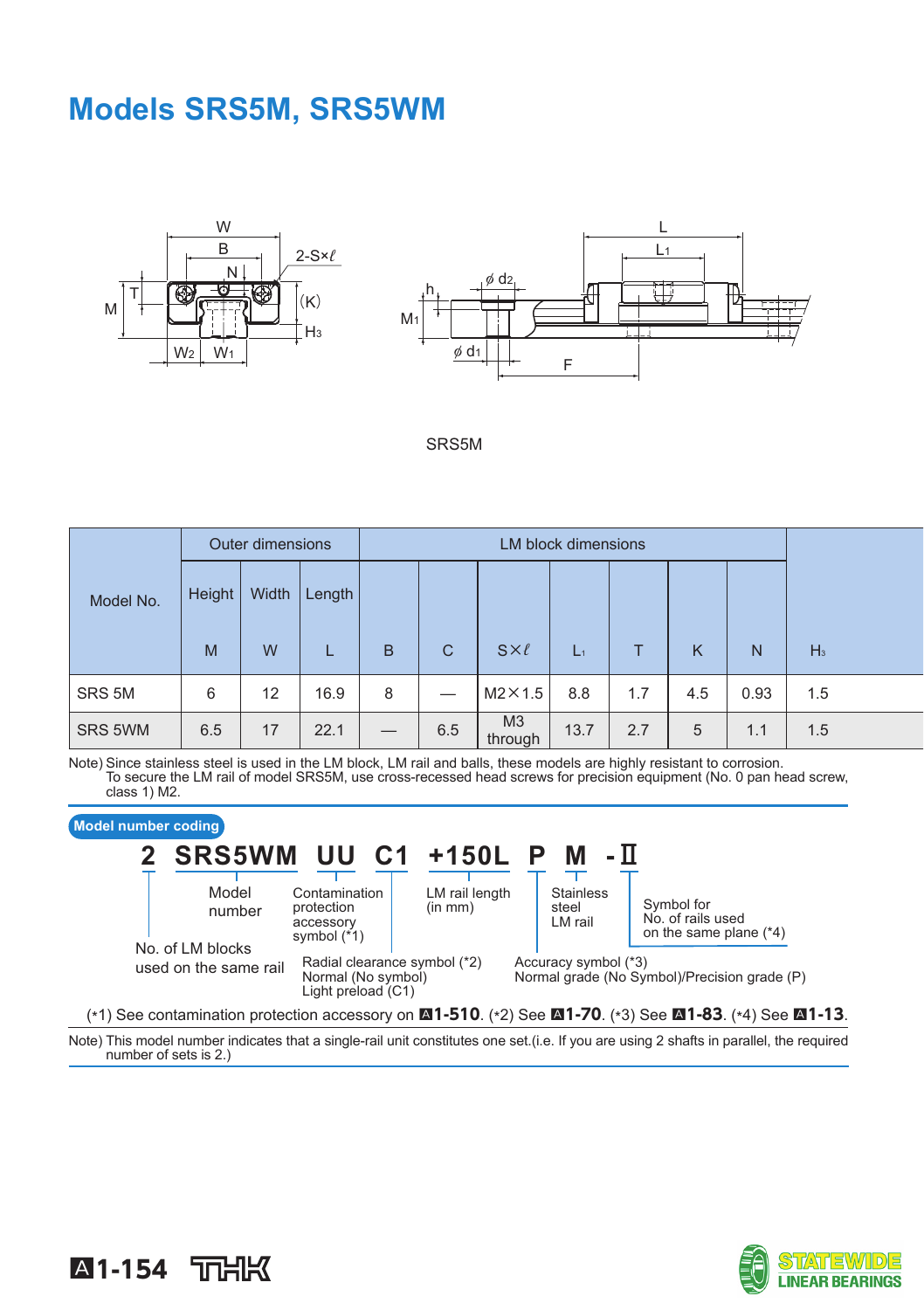**LM Guide** 





#### SRS5WM

Unit: mm

|                    |       | <b>LM</b> rail dimensions |    |                           |            |     | Basic Load Rating Static permissible moment N•m <sup>*</sup> |            |          |      |                                 |                         | <b>Mass</b>        |            |
|--------------------|-------|---------------------------|----|---------------------------|------------|-----|--------------------------------------------------------------|------------|----------|------|---------------------------------|-------------------------|--------------------|------------|
| Width              |       | Height Pitch              |    |                           | Length*    | C   | $C_0$                                                        | $M_A$<br>ਢ |          | 티    | $M_{\rm B}$                     | $M_c$<br>$\Omega$       | <b>LM</b><br>block | LM<br>rail |
| $W_1$              | $W_2$ | M <sub>1</sub>            | F  | $d_1 \times d_2 \times h$ | <b>Max</b> | N   | N                                                            | block      | Double I | 1    | Double I<br>blocks block blocks | $\overline{1}$<br>block | kg                 | kg/m       |
| 5<br>$-0.02$       | 3.5   | 4                         | 15 | $2.4\times3.5\times1$     | 220        | 439 | 468                                                          | 0.74       | 5.11     | 0.86 | 5.99                            | 1.21                    | 0.002              | 0.13       |
| 0<br>10<br>$-0.02$ | 3.5   | 4                         | 20 | $3\times5.5\times3$       | 220        | 584 | 703                                                          | 1.57       | 9.59     | 1.83 | 11.24                           | 3.58                    | 0.005              | 0.27       |

Note) The maximum length under "Length\*" indicates the standard maximum length of an LM rail. (See **M[1-160](#page-12-0)**.)

Static Permissible Moment\*<br>1 block: Static permissible moment value with 1 LM block

Double blocks: static permissible moment value with 2 blocks closely contacting with each other

• Reference bolt tightening torque when mounting an LM block for model SRS 5M/5WM is shown in the table below.

| Model No. | Model No. of screw | Screw depth (mm) | Reference tightening torque (N•m) <sup>*</sup> |
|-----------|--------------------|------------------|------------------------------------------------|
| SRS 5M    | M2                 | 1.5              | 0.4                                            |
| SRS 5WM   | M <sub>3</sub>     | 2.3              | 0.4                                            |

Reference tightening torque

\* Tightening above the tightening torque affects accuracy. Be sure to tighten at or below the defi ned tightening torque.

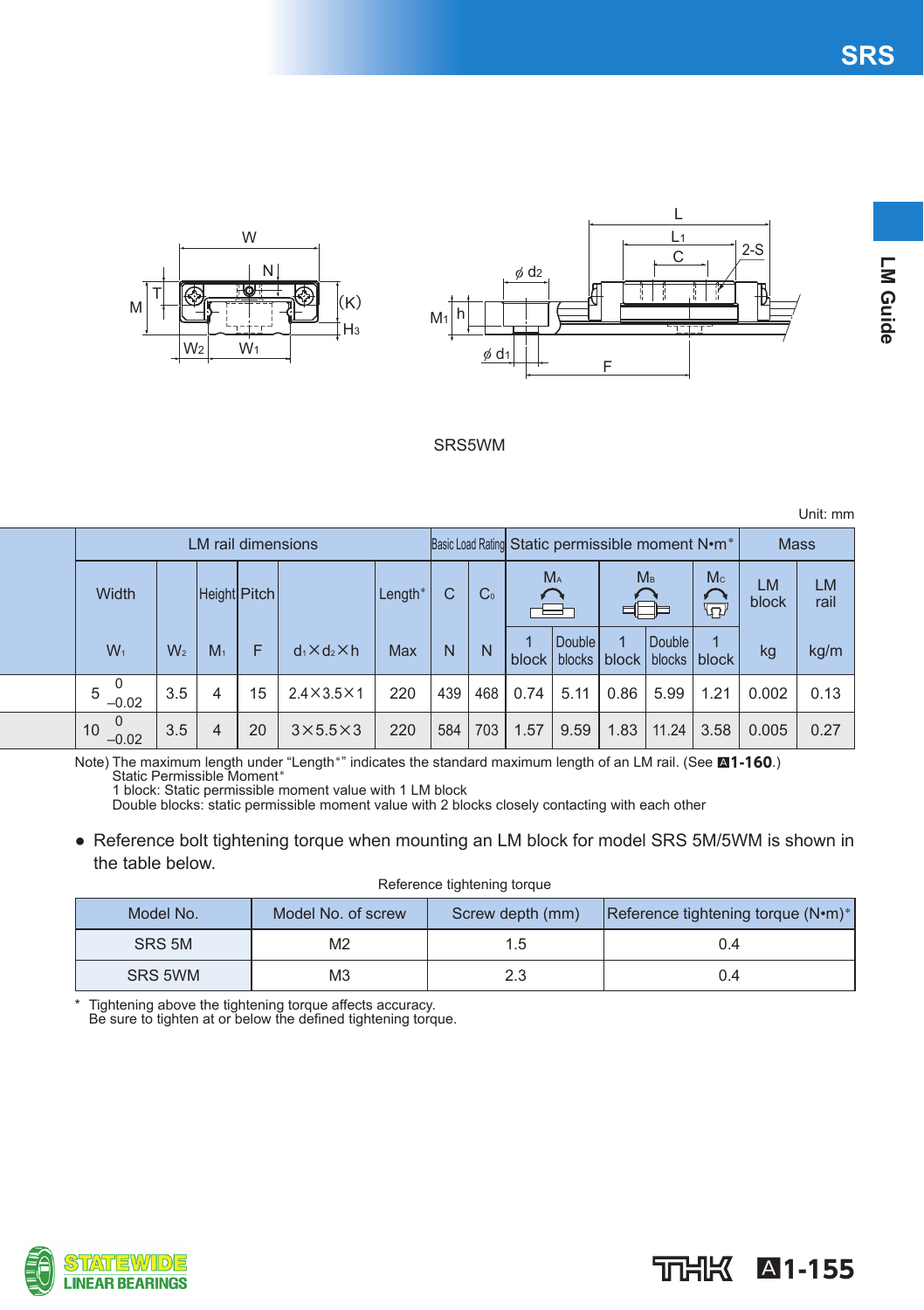# <span id="page-8-0"></span> **Models SRS-S, SRS-M and SRS-N**



|                                                    |        | <b>Outer dimensions</b> |                      |    |                 |                 | <b>LM block dimensions</b> |     |      |                |                |  |
|----------------------------------------------------|--------|-------------------------|----------------------|----|-----------------|-----------------|----------------------------|-----|------|----------------|----------------|--|
| Model No.                                          | Height | Width                   | Length               |    |                 |                 |                            |     |      |                |                |  |
|                                                    | M      | W                       | L                    | B  | $\mathsf{C}$    | $S \times \ell$ | $L_1$                      | T   | K    | N              | H <sub>3</sub> |  |
| <b>ISRS 7M</b>                                     | 8      | 17                      | 23.4                 | 12 | 8               | $M2 \times 2.3$ | 13.4                       | 3.3 | 6.7  | 1.6            | 1.3            |  |
| <b>SRS 9XS</b><br><b>SRS 9XM</b><br><b>SRS 9XN</b> | 10     | 20                      | 21.5<br>30.8<br>40.8 | 15 | 10<br>16        | $M3 \times 2.8$ | 10.5<br>19.8<br>29.8       | 4.5 | 8.5  | 2.4            | 1.5            |  |
| <b>ISRS 12M</b><br>SRS 12N                         | 13     | 27                      | 34.4<br>47.1         | 20 | 15<br>20        | $M3 \times 3.2$ | 20.6<br>33.3               | 5.7 | 11   | 3              | 2              |  |
| SRS 15M<br>SRS 15N                                 | 16     | 32                      | 43<br>60.8           | 25 | $\frac{20}{25}$ | $M3 \times 3.5$ | 25.7<br>43.5               | 6.5 | 13.3 | 3              | 2.7            |  |
| <b>ISRS 20M</b>                                    | 20     | 40                      | 50                   | 30 | 25              | $M4\times 6$    | 34                         | 9   | 16.6 | $\overline{4}$ | 3.4            |  |
| <b>SRS 25M</b>                                     | 25     | 48                      | 77                   | 35 | 35              | $M6\times7$     | 56                         | 11  | 20   | 5              | 5              |  |

Note) Since stainless steel is used in the LM block, LM rail and balls, these models are highly resistant to corrosion and environment.

| <b>2 SRS20M QZ UU C1 +220L P</b>                             |                                                                          |                           | м - Ш                                       |                                                           |
|--------------------------------------------------------------|--------------------------------------------------------------------------|---------------------------|---------------------------------------------|-----------------------------------------------------------|
| Model<br>With QZ<br>Lubricator<br>number<br>No. of LM blocks | Contamination<br>protection<br>accessory<br>symbol $(*1)$                | LM rail length<br>(in mm) | <b>Stainless</b><br>steel<br>LM rail        | Symbol for<br>No. of rails used<br>on the same plane (*4) |
| used on the same rail                                        | Radial clearance symbol (*2)<br>Normal (No symbol)<br>Light preload (C1) |                           | Accuracy symbol (*3)<br>Precision grade (P) | Normal grade (No Symbol)/High accuracy grade (H)          |

Note) This model number indicates that a single-rail unit constitutes one set. (i.e., required number of sets when 2 rails are used in parallel is 2 at a minimum.)

Those models equipped with QZ Lubricator cannot have a grease nipple.



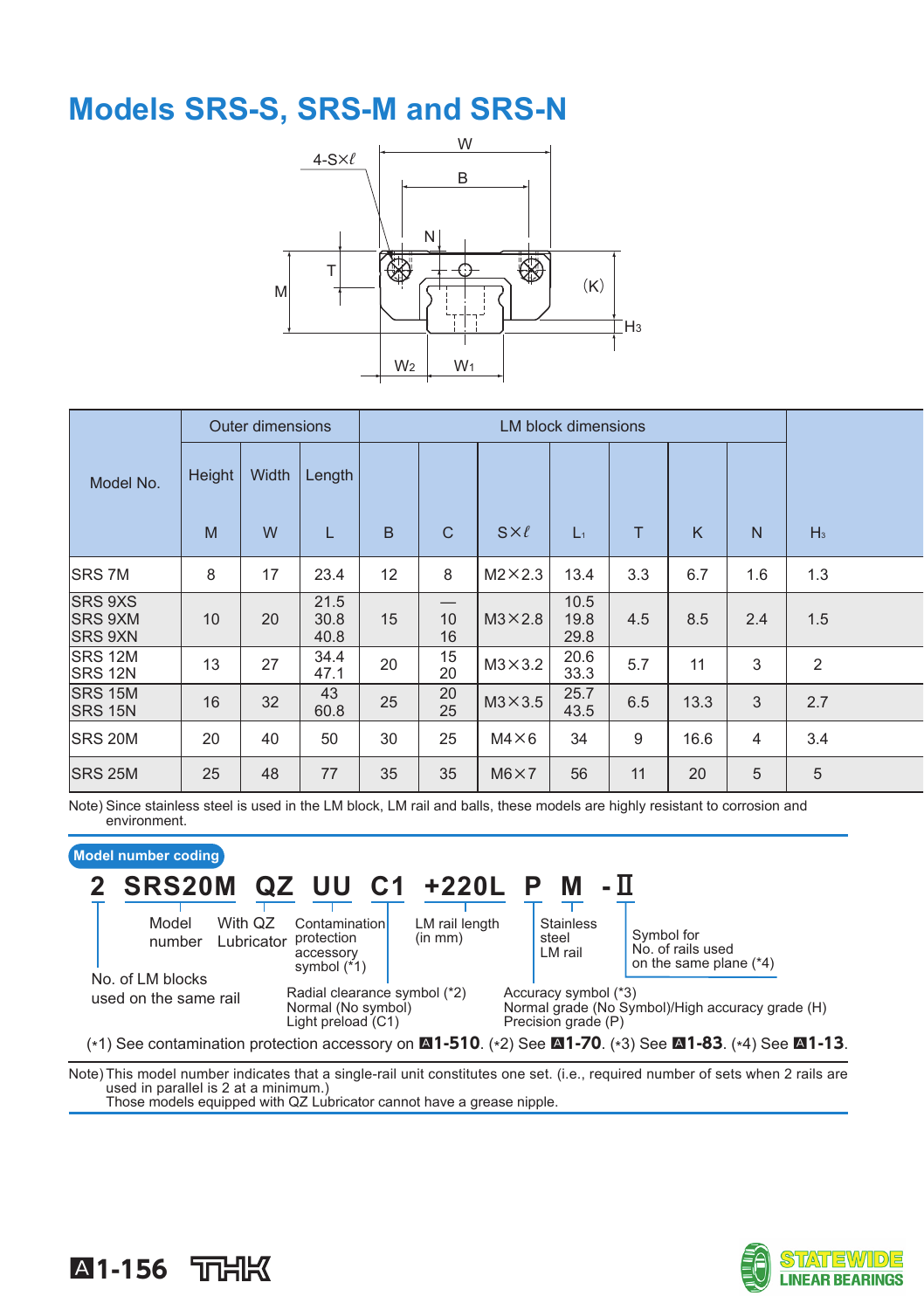LM Guide



Unit: mm

|                                          |                |                | <b>LM</b> rail dimensions |                           |            |                                | Basic load rating    |                      |                                      |                      | Static permissible moment N-m <sup>*</sup> | <b>Mass</b>                  |                         |                   |
|------------------------------------------|----------------|----------------|---------------------------|---------------------------|------------|--------------------------------|----------------------|----------------------|--------------------------------------|----------------------|--------------------------------------------|------------------------------|-------------------------|-------------------|
| Width                                    | Height Pitch   |                |                           |                           | Length*    | $\mathsf{C}$<br>C <sub>0</sub> |                      | $M_A$<br>ਢ           |                                      | Mr                   |                                            | $M_c$<br>⌒<br>$\overline{w}$ | <b>LM</b><br>block      | <b>LM</b><br>rail |
| $W_1$                                    | W <sub>2</sub> | M <sub>1</sub> | F                         | $d_1 \times d_2 \times h$ | <b>Max</b> | kN                             | kN                   |                      | Doublel<br>block blocks block blocks | 1                    | Double                                     | 1<br>block                   | kg                      | kg/m              |
| $\mathbf 0$<br>$\overline{7}$<br>$-0.02$ | 5              | 4.7            | 15                        | $2.4\times4.2\times2.3$   | 480        | 1.51                           | 1.29                 | 3.09                 | 19                                   | 3.69                 | 22.1                                       | 5.02                         | 0.009                   | 0.25              |
| $\mathbf{0}$<br>9<br>$-0.02$             | 5.5            | 5.5            | 20                        | $3.5\times 6\times 3.3$   | 1240       | 1.78<br>2.69<br>3.48           | 1.53<br>2.75<br>3.98 | 3.15<br>9.31<br>18.7 | 22.2<br>52.2<br>96.5                 | 3.61<br>10.7<br>21.6 | 25.6<br>60.3<br>112                        | 7.04<br>12.7<br>18.3         | 0.009<br>0.016<br>0.024 | 0.36              |
| $\Omega$<br>12<br>$-0.02$                | 7.5            | 7.5            | 25                        | $3.5\times 6\times 4.5$   | 1430       | 4<br>5.82                      | 3.53<br>5.30         | 12<br>28.4           | 78.5<br>151                          | 12<br>28.4           | 78.5<br>151                                | 23.1<br>34.7                 | 0.027<br>0.049          | 0.65              |
| $\Omega$<br>15<br>$-0.02$                | 8.5            | 9.5            | 40                        | $3.5\times 6\times 4.5$   | 1600       | 6.66<br>9.71                   | 5.7<br>8.55          | 26.2<br>59.7         | 154<br>312                           | 26.2<br>59.7         | 154<br>312                                 | 40.4<br>60.7                 | 0.047<br>0.095          | 0.96              |
| 0<br>20<br>$-0.03$                       | 10             | 11             | 60                        | $6\times9.5\times8$       | 1800       | 7.75                           | 9.77                 | 54.3                 | 296                                  | 62.4                 | 341                                        | 104                          | 0.11                    | 1.68              |
| $\mathbf{0}$<br>23<br>$-0.03$            | 12.5           | 15             | 60                        | $7 \times 11 \times 9$    | 1800       | 16.5                           | 20.2                 | 177                  | 932                                  | 177                  | 932                                        | 248                          | 0.24                    | 2.6               |

Note) If a grease nipple is required, indicate "with grease nipple". (available for models SRS 15M/15N/15WM/15 WN/20M/25M)

If a greasing hole is required, indicate "with greasing hole". (available for models SRS 7M/7WM/9WM/9WN/ 12M/12N/12WM/12WN)

The maximum length under "Length \*" indicates the standard maximum length of an LM rail. (See [A](#page-12-0)**1- [160](#page-12-0)** .)

Static Permissible Moment\*

 1 block: static permissible moment value with 1 LMblock Double blocks: static permissible moment value with 2 blocks closely contacting with each other <span id="page-9-0"></span>SRS-G (Full-ball Type) Basic Load Ratings

|                 |      | Basic load rating |
|-----------------|------|-------------------|
| Model No.       | C    | C <sub>0</sub>    |
|                 | kN   | kN                |
| SRS 7GM         | 1.16 | 1.54              |
| SRS 9XGS        | 1.37 | 1.53              |
| SRS 9XGM        | 2.22 | 3.06              |
| <b>SRS 9XGN</b> | 2.94 | 4.59              |
| SRS 12GM        | 3.36 | 3.55              |
| SRS 15GM        | 5.59 | 5.72              |
| SRS 20GM        | 5.95 | 9.40              |
| SRS 25GM        | 13.3 | 22.3              |

● Reference bolt tightening torque when mounting an LM block for model SRS 7M is shown in the table below. Reference tightening torque

| Model No. | Model No. of screw | Screw depth (mm) | Reference tightening torque (N•m)* |
|-----------|--------------------|------------------|------------------------------------|
| SRS 7M    | M2                 |                  |                                    |

\* Tightening above the tightening torque affects accuracy. Be sure to tighten at or below the defi ned tightening torque.



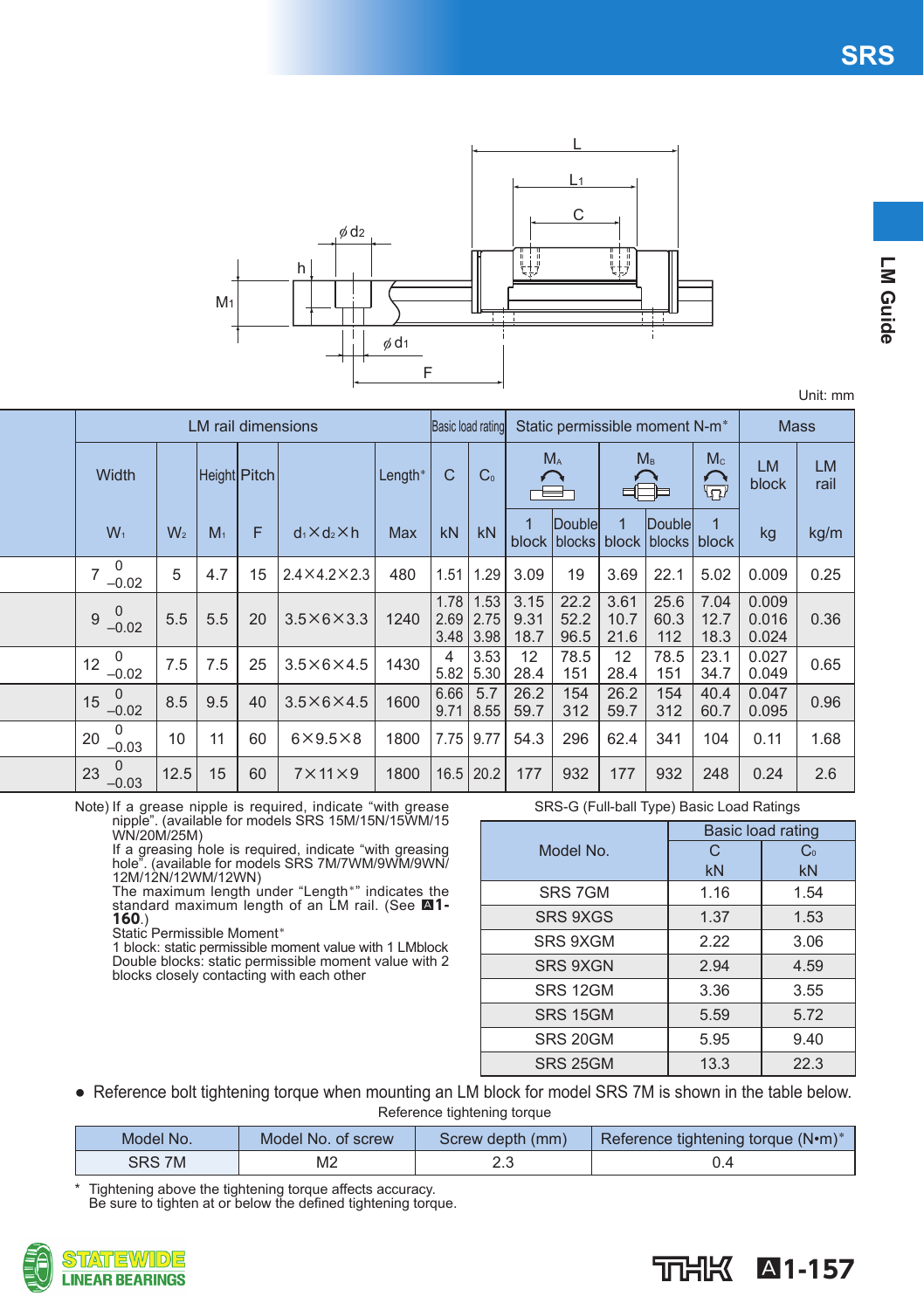# <span id="page-10-0"></span> **Models SRS-WM and SRS-WN**





#### Models SRS7WM/9, 12WM/WN Models SRS15WM/WN

|                      |        | <b>Outer dimensions</b> |              |          |              |                 | <b>LM block dimensions</b> |     |      |     |       |
|----------------------|--------|-------------------------|--------------|----------|--------------|-----------------|----------------------------|-----|------|-----|-------|
| Model No.            | Height | Width                   | Length       |          |              |                 |                            |     |      |     |       |
|                      | M      | W                       | L            | B        | $\mathsf{C}$ | $S\times\ell$   | L1                         | T   | K    | N   | $H_3$ |
| SRS 7WM              | 9      | 25                      | 31           | 19       | 10           | $M3\times2.8$   | 20.4                       | 3.8 | 7.2  | 1.8 | 1.8   |
| SRS 9WM<br>SRS 9WN   | 12     | 30                      | 39<br>50.7   | 21<br>23 | 12<br>24     | $M3\times2.8$   | 27<br>38.7                 | 4.9 | 9.1  | 2.3 | 2.9   |
| SRS 12WM<br>SRS 12WN | 14     | 40                      | 44.5<br>59.5 | 28       | 15<br>28     | $M3 \times 3.5$ | 30.9<br>45.9               | 5.7 | 11   | 3   | 3     |
| SRS 15WM<br>SRS 15WN | 16     | 60                      | 55.5<br>74.5 | 45       | 20<br>35     | $M4 \times 4.5$ | 38.9<br>57.9               | 6.5 | 13.3 | 3   | 2.7   |

Note) Since stainless steel is used in the LM block, LM rail and balls, these models are highly resistant to corrosion and environment.

#### **Model number coding**



number

No. of LM blocks used on the same rail Lubricator protection accessory symbol (\*1)

Radial clearance symbol (\*2) Normal (No symbol) Light preload (C1)

(in mm) steel LM rail

Symbol for

No. of rails used on the same plane (\*4)

Accuracy symbol (\*3) Normal grade (No Symbol)/High accuracy grade (H) Precision grade (P)

(\*1) See contamination protection accessory on **A1-510**. (\*2) See **A1-70**. (\*3) See **A1-83** . (\*4) See **A1-13**.

Note) This model number indicates that a single-rail unit constitutes one set. (i.e., required number of sets when 2 rails are used in parallel is 2 at a minimum.)

Those models equipped with QZ Lubricator cannot have a grease nipple.



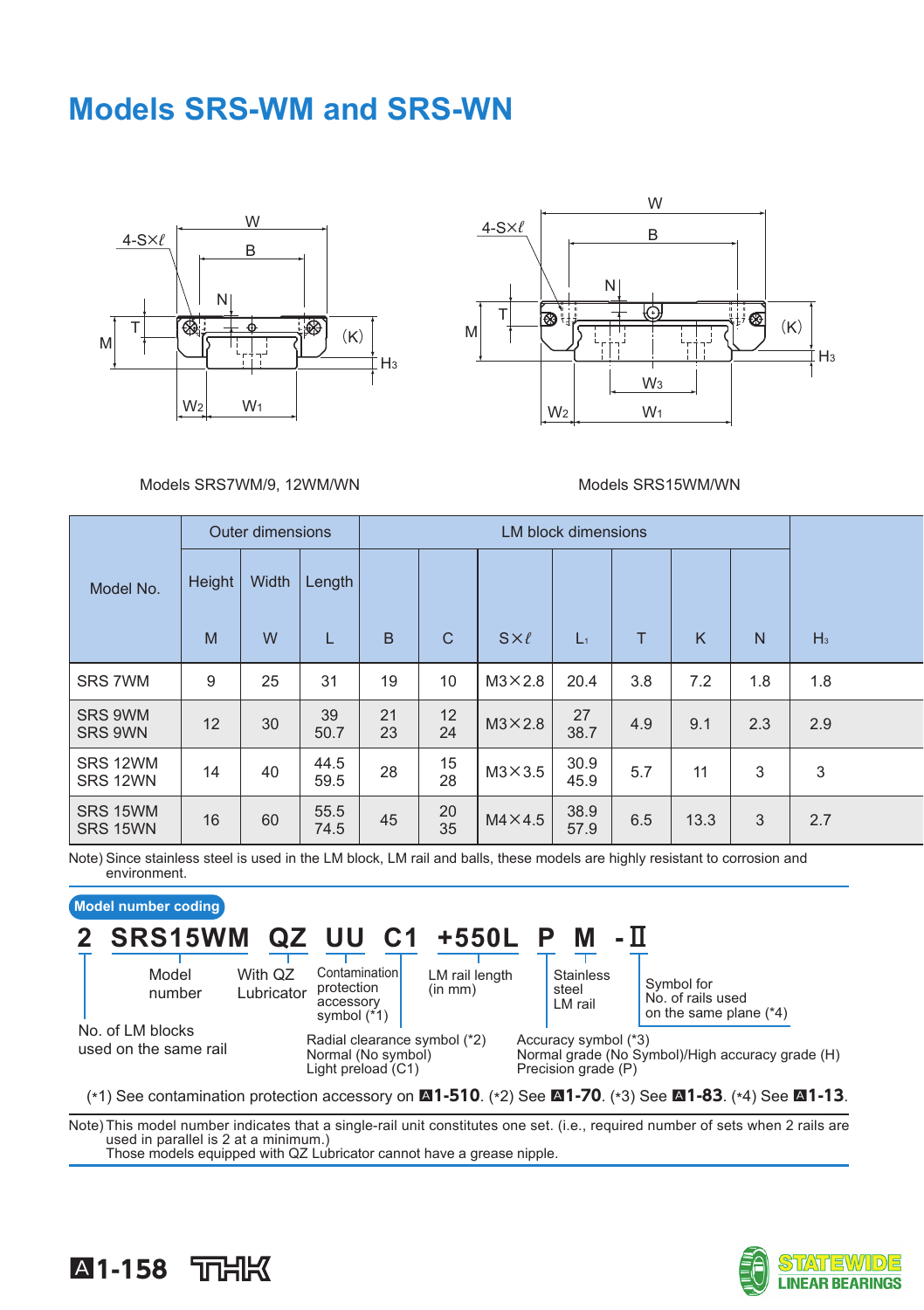**LM Guide** 



|                                 |                |       | <b>LM</b> rail dimensions |    |                           |            |                                |                |                     |             |              | Basic load rating Static permissible moment N-m <sup>*</sup> |              | <b>Mass</b>        |                   |
|---------------------------------|----------------|-------|---------------------------|----|---------------------------|------------|--------------------------------|----------------|---------------------|-------------|--------------|--------------------------------------------------------------|--------------|--------------------|-------------------|
| Width                           |                |       | Height Pitch              |    |                           | Length*    | C                              | C <sub>0</sub> | M <sub>A</sub><br>_ |             |              | M <sub>B</sub>                                               | Mc<br>☆      | <b>LM</b><br>block | <b>LM</b><br>rail |
| $W_1$                           | W <sub>2</sub> | $W_3$ | M <sub>1</sub>            | F  | $d_1 \times d_2 \times h$ | <b>Max</b> | kN                             | kN             |                     | Double      | 1            | Doublel<br>block blocks block blocks block                   |              | kg                 | kg/m              |
| 0<br>14<br>$-0.02$              | 5.5            |       | 5.2                       | 30 | $3.5\times 6\times 3.2$   | 480        | 2.01 1.94                      |                | 6.47                | 36.4        | 7.71         | 42.3                                                         | 14.33        | 0.018              | 0.56              |
| $\overline{0}$<br>18<br>$-0.02$ | 6              |       | 7.5                       | 30 | $3.5\times 6\times 4.5$   | 1430       | $3.29$ 3.34<br>$4.20$   $4.37$ |                | 14<br>25.1          | 78.6<br>130 | 16.2<br>29.1 | 91<br>151                                                    | 31.5<br>41.3 | 0.031<br>0.049     | 1.01              |
| 0<br>24<br>$-0.02$              | 8              |       | 8.5                       | 40 | $4.5\times8\times4.5$     | 1600       | 5.48<br>7.13 7.07              | 5.3            | 26.4<br>49.2        | 143<br>249  | 26.4<br>49.2 | 143<br>249                                                   | 66.5<br>88.7 | 0.055<br>0.091     | 1.52              |
| $\Omega$<br>42<br>$-0.02$       | 9              | 23    | 9.5                       | 40 | $4.5\times8\times4.5$     | 1800       | $9.12$ 8.55<br>$12.4$   12.1   |                | 51.2<br>106         | 290<br>532  | 51.2<br>106  | 290<br>532                                                   | 176<br>250   | 0.13<br>0.201      | 2.87              |

Note) If a grease nipple is required, indicate "with grease nipple". (available for models SRS 15M/15N/15WM/15 WN/20M/25M)

If a greasing hole is required, indicate "with greasing hole". (available for models SRS 7M/7WM/9M/9N/9W

M/9WN/12M/12N/12WM/12WN). The maximum length under "Length \*" indicates the standard maximum length of an LM rail. (See [A](#page-12-0)**1- [160](#page-12-0)** .)

Static Permissible Moment\*

 1 block: static permissible moment value with 1 LMblock Double blocks: static permissible moment value with 2 blocks closely contacting with each other <span id="page-11-0"></span>SRS-G (Full-ball Type) Basic Load Ratings

|                 | Basic load rating |                |  |  |
|-----------------|-------------------|----------------|--|--|
| Model No.       | $\cap$            | C <sub>0</sub> |  |  |
|                 | kN                | kN             |  |  |
| <b>SRS 7WGM</b> | 1.63              | 2.51           |  |  |
| <b>SRS 9WGM</b> | 2.67              | 3.35           |  |  |
| SRS 12WGM       | 4.46              | 5.32           |  |  |
| SRS 15WGM       | 7.43              | 8.59           |  |  |

● Reference bolt tightening torque when mounting an LM block for model SRS 7WM is shown in the table below.

Reference tightening torque

| Model No. | Model No. of screw | Screw depth (mm) | Reference tightening torque (N•m)* |
|-----------|--------------------|------------------|------------------------------------|
| SRS 7WM   | M3                 |                  |                                    |

\* Tightening above the tightening torque affects accuracy. Be sure to tighten at or below the defined tightening torque.



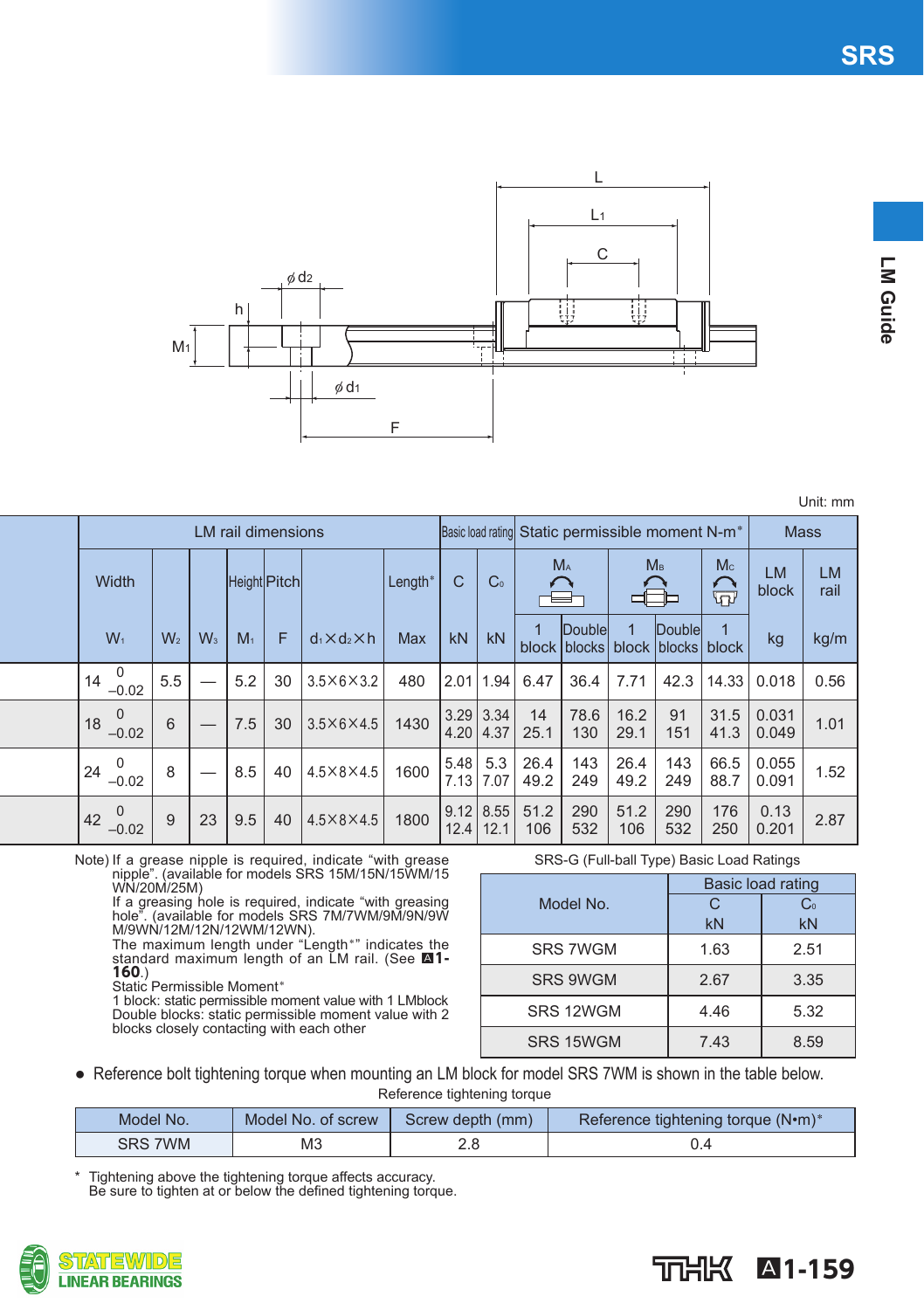# **Standard Length and Maximum Length of the LM Rail**

Table2 shows the standard lengths and the maximum lengths of model SRS variations. If the maximum length of the desired LM rail exceeds them, jointed rails will be used. Contact THK for details. For the G dimension when a special length is required, we recommend selecting the corresponding G value from the table. The longer the G dimension is, the less stable the G area may become after installation, thus causing an adverse impact to accuracy.



<span id="page-12-0"></span>Table2 Standard Length and Maximum Length of the LM Rail for Model SRS [1] Unit: mm

| Model No.                                          | <b>SRS</b><br>5M                    | <b>SRS</b><br>5WM                          | <b>SRS</b><br>7M                          | <b>SRS</b><br>7WM                                  | <b>SRS</b><br>9XS/XM/XN                                         | <b>SRS</b><br>9WM/WN                                      | <b>SRS</b><br><b>12M/N</b>                                                            | <b>SRS</b><br>12WM/WN                                             | <b>SRS</b><br><b>15M/N</b>                                                                    | <b>SRS</b><br>15WM/WN                                              | <b>SRS</b><br><b>20M</b>                       | <b>SRS</b><br>25M                              |
|----------------------------------------------------|-------------------------------------|--------------------------------------------|-------------------------------------------|----------------------------------------------------|-----------------------------------------------------------------|-----------------------------------------------------------|---------------------------------------------------------------------------------------|-------------------------------------------------------------------|-----------------------------------------------------------------------------------------------|--------------------------------------------------------------------|------------------------------------------------|------------------------------------------------|
| LM rail<br>standard<br>length<br>(L <sub>o</sub> ) | 40<br>55<br>70<br>100<br>130<br>160 | 50<br>70<br>90<br>110<br>130<br>150<br>170 | 40<br>55<br>70<br>85<br>100<br>115<br>130 | 50<br>80<br>110<br>140<br>170<br>200<br>260<br>290 | 55<br>75<br>95<br>115<br>135<br>155<br>175<br>195<br>275<br>375 | 50<br>80<br>110<br>140<br>170<br>200<br>260<br>290<br>320 | 70<br>95<br>120<br>145<br>170<br>195<br>220<br>245<br>270<br>320<br>370<br>470<br>570 | 70<br>110<br>150<br>190<br>230<br>270<br>310<br>390<br>470<br>550 | 70<br>110<br>150<br>190<br>230<br>270<br>310<br>350<br>390<br>430<br>470<br>550<br>670<br>870 | 110<br>150<br>190<br>230<br>270<br>310<br>430<br>550<br>670<br>790 | 220<br>280<br>340<br>460<br>640<br>880<br>1000 | 220<br>280<br>340<br>460<br>640<br>880<br>1000 |
| Standard pitch F                                   | 15                                  | 20                                         | 15                                        | 30                                                 | 20                                                              | 30                                                        | 25                                                                                    | 40                                                                | 40                                                                                            | 40                                                                 | 60                                             | 60                                             |
| G                                                  | 5                                   | 5                                          | 5                                         | 10                                                 | 7.5                                                             | 10                                                        | 10                                                                                    | 15                                                                | 15                                                                                            | 15                                                                 | 20                                             | 20                                             |
| Max length                                         | 220                                 | 220                                        | 480                                       | 480                                                | 1240                                                            | 1430                                                      | 1430                                                                                  | 1600                                                              | 1600                                                                                          | 1800                                                               | 1800                                           | 1800                                           |

Note1) The maximum length varies with accuracy grades. Contact THK for details.

A**1-160**

Note2) If jointed rails are not allowed and a greater length than the maximum values above is required, contact THK.